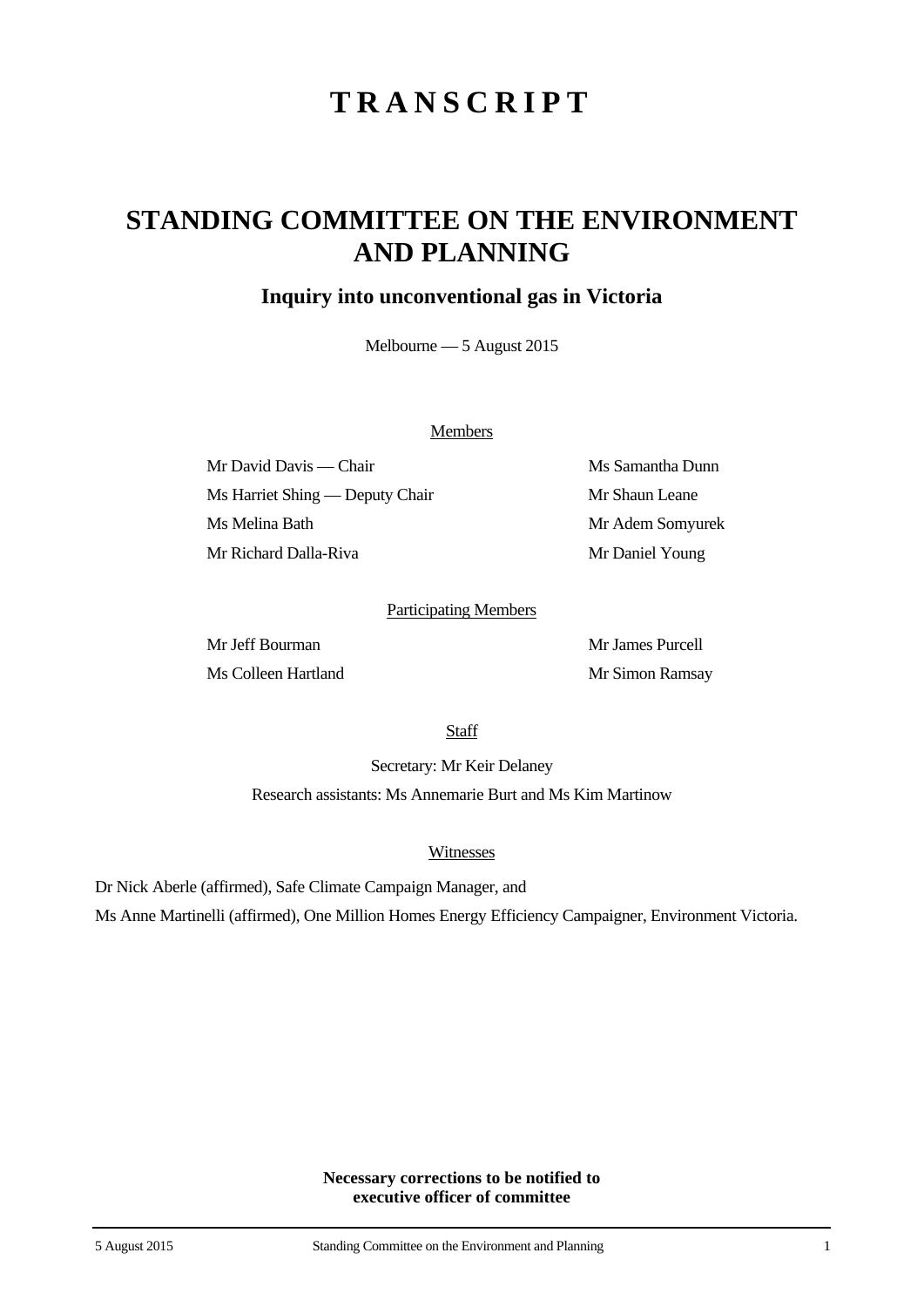**The CHAIR** — I declare open the inquiry into unconventional gas in Victoria and welcome witnesses from Environment Victoria. Evidence taken at this hearing is protected by parliamentary privilege. Therefore you are protected against any action for what you say here today, but if you go outside and repeat the same things, those comments may not be protected.

I welcome Dr Nick Aberle and Anne Martinelli to the hearing. What I will ask you to do is provide a brief introductory submission, and then we will follow through with evidence.

**Dr ABERLE** — Thank you to the committee for the opportunity to appear this evening. I would just like to start with a few comments about the risk of onshore unconventional gas. As the committee would be well aware, the types of activity that would be undertaken if the moratorium were to be lifted would create risks of damage to land and water resources — damage that could affect both environmental health and agricultural productivity.

The central question here is: can the risks be adequately managed?. Our position is no, the risks cannot be adequately managed. It is important to note that risk is not merely the likelihood of something happening but also the consequence of that thing happening. Regulators can impose licence conditions, for example, as a way of trying to reduce the likelihood of a leak or a spill, but conditions and other regulatory measures are only as good as the ability and the willingness of the regulator to regulate. Monitoring thousands of gas wells across the state and trying to enforce dozens of licence conditions is not a trivial task, and, with all due respect to state bureaucrats, it is not a task that we should assume can be done adequately. The catastrophic Deepwater Horizon spill, for example, is probably a worst-case scenario of regulatory failure, but it is an important marker of our inability to avoid disaster just by relying on approval conditions and monitoring systems.

Closer to home, the fire in the Hazelwood coalmine last year shows what can go wrong even when there is a comprehensive regulatory system in place in Victoria. Inevitably things slip through the cracks, but at least in the case of the Hazelwood mine fire the fire could be put out. The big problem with risks of unconventional gas to aquifers, for example, is that they cannot be cleaned up. Once an aquifer is contaminated, it stays contaminated. Contamination of an aquifer could destroy a farming community if the water that they have relied on for generations becomes unusable. The probability might be low, but the consequence is enormous.

It is hard to conceive of a regulatory system that could in the real world guarantee that no disasters happen or that could guarantee disasters could be rectified or that could guarantee that the cost of clean-up, if a clean-up is even possible, would be paid for by the company that is responsible for the disaster rather than by Victorian taxpayers. The Hazelwood mine fire inquiry has recently reopened, and one thing that it is investigating is the appropriateness of the \$15 million rehabilitation bonds held for each coalmine in the Latrobe Valley. The department has said that the purpose of these bonds is to cover the full cost of rehabilitating the mine site. What kind of bond might be required to cover the cost of cleaning up something that cannot actually be cleaned up?

With all these questions over our ability to prevent a disaster, it is important to point out that there is no need for this industry. Allowing unconventional gas in Victoria does not solve any problems. The Australian Energy Market Operator has said that there is no need for increased supply to meet demand, which is projected to continue to fall, and increased supply from Australia will not reduce the international prices that Australian consumers are exposed to. Allowing unconventional gas extraction simply puts the interests of the petroleum industry ahead of the interests of farmers and communities when there is no compelling reason to do so.

If the problem that we are really trying to deal with is the rising costs to gas consumers — and that is a reasonable problem to tackle — the far better solution is to look at energy efficiency. Victoria's homes are very energy inefficient. Draughty and poorly insulated homes are very difficult to heat, meaning much more gas is used to keep occupants warm. Implementing basic energy-saving measures at home and upgrading appliances can cut household bills by 40 per cent. Switching to efficient electric appliances that need no gas, such as reverse-cycle air conditioners, is now an excellent cost saving option for residential consumers.

In Victoria, however, 40 per cent of gas is consumed by industry and manufacturing, not residents. The BIS Shrapnel report has found that across Australia rising gas prices due to LNG exports could cost between 20 000 and 90 000 jobs in the manufacturing sector. State government support for energy efficiency schemes that help keep costs down would be the best way to protect these jobs. The environment and resource efficiency plans program, which was run by the EPA until 2013, is one example of a very successful Victorian government scheme that should be reintroduced to reduce energy costs to industry.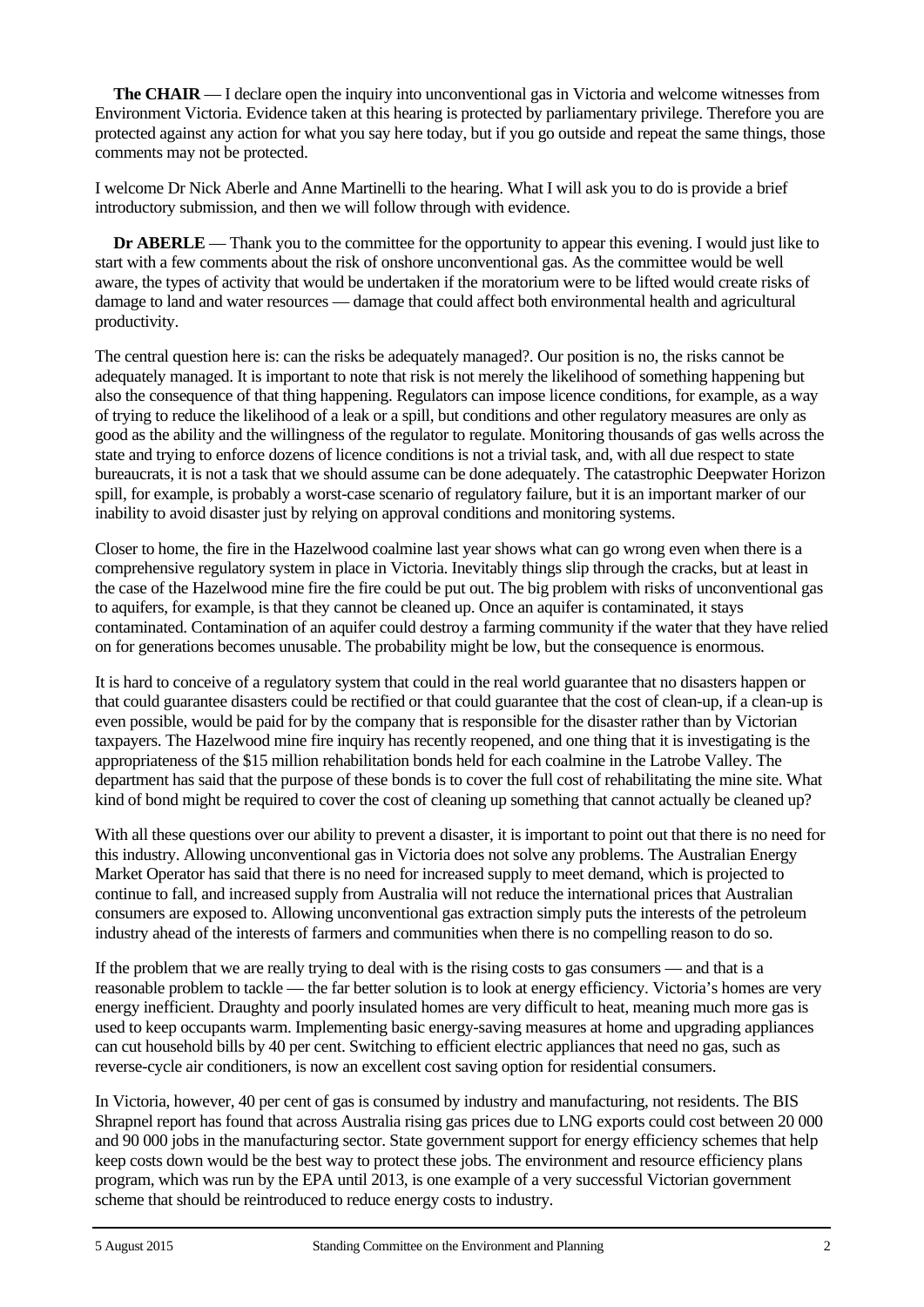Finally, a word about climate change. Environment Victoria has been working on climate change for about 20 years, back when it was global warming. Frustratingly the globe is still warming. People keep talking about limiting warming to a 2-degree increase, and there is evidence that even that is too high, but commitments by countries around the world at the moment to reduce their emissions still have us on track to 3 or 4 degrees of warming by 2100.

What does 4 degrees of warming look like? No doubt you will be familiar with what the impacts of climate change are, but leading academics are questioning whether 4 degrees of warming is even compatible with human civilisation as we know it. I think human civilisation is quite good. I like what we have achieved for the most part, and I like to think that my daughters will have the opportunity to enjoy human civilisation in the same way that I have.

President Obama noted this week that we are the last generation that can do something about climate change, after which it will be too late. If we are on track to 4 degrees of warming, we simply must do better. To cite another famous world leader, Churchill once said it is not enough to do our best; we must do what is necessary.

As recently as five years ago Environment Victoria was of the view that natural gas was an important transition fuel in the switch from heavily polluting coal-fired power stations to clean renewable energy. We now no longer see a role for gas in Victoria's future energy mix for a number of reasons, including those I have already mentioned. Amongst the rapid fall in renewable energy costs, the much improved efficiency of electrical appliances such as reverse-cycle air conditioners and the broader lack of progress in reducing emissions in Victoria and Australia generally, there is also worrying evidence that fugitive emissions from unconventional gas mean that gas is not actually the clean fuel that we thought it was.

The falling costs of renewable energy in particular demonstrate that it is possible to go directly from coal to renewable energy, together with a switch from gas-based appliances to electric appliances that can run on renewable energy. Along with improved energy efficiency, this is simultaneously the best way to reduce our greenhouse gas emissions and to reduce the costs of heating our homes.

The Andrews government has repeatedly said it will be a leader on climate change. This is a very welcome position and one that all serious governments need to strive for. We submit that allowing the development of a new gas industry is inconsistent with leadership on climate change. We need to get to zero emissions as soon as possible, and locking in an investment in gas will only delay reaching that goal.

In light of all that, we encourage the committee to recommend a permanent moratorium on onshore unconventional gas in Victoria. Thank you again for the opportunity to present. I am happy to take questions.

**The CHAIR** — Can I thank you for your submission. You do directly touch some of the issues that have come forward during the inquiry. I have asked a number of other people about gas as a transition fuel, because it is clearly less carbon dioxide intense than coal. It seems to me that there may be some role for it there, but you are saying not. It does not seem to me also that it is necessarily counted out from a program that has energy efficiency on one side, which again seems to me to be good business practice in every sense. What I would seek from you is some indication about why you see gas not having any role in replacing coal.

**Dr ABERLE** — Obviously we do use some gas in Victoria to generate electricity at the moment. We have a number of gas-fired power stations which are dominantly used to provide peaking load on electricity, so I expect that those generators will continue to operate in that manner.

One issue is whether that is likely to continue into the future for a while. With gas prices rising due to exports from the east coast, that is going to make it less economically viable for those gas generators to operate in the provision of electricity, and so with the falling costs of renewables — especially wind and solar — I think there will be a gradual decline in how much we use gas to generate electricity.

There is also a difference between the gas facilities we currently have and any investment in new gas facilities. Obviously investments have already been made, and some of those have quite possibly already paid themselves off, but if we go down the path of encouraging further use of gas, then that is going to lock in investment, and investors will be trying to recoup their investment, which will take a period of time during which it would be better for Victoria to be switching to renewables more quickly.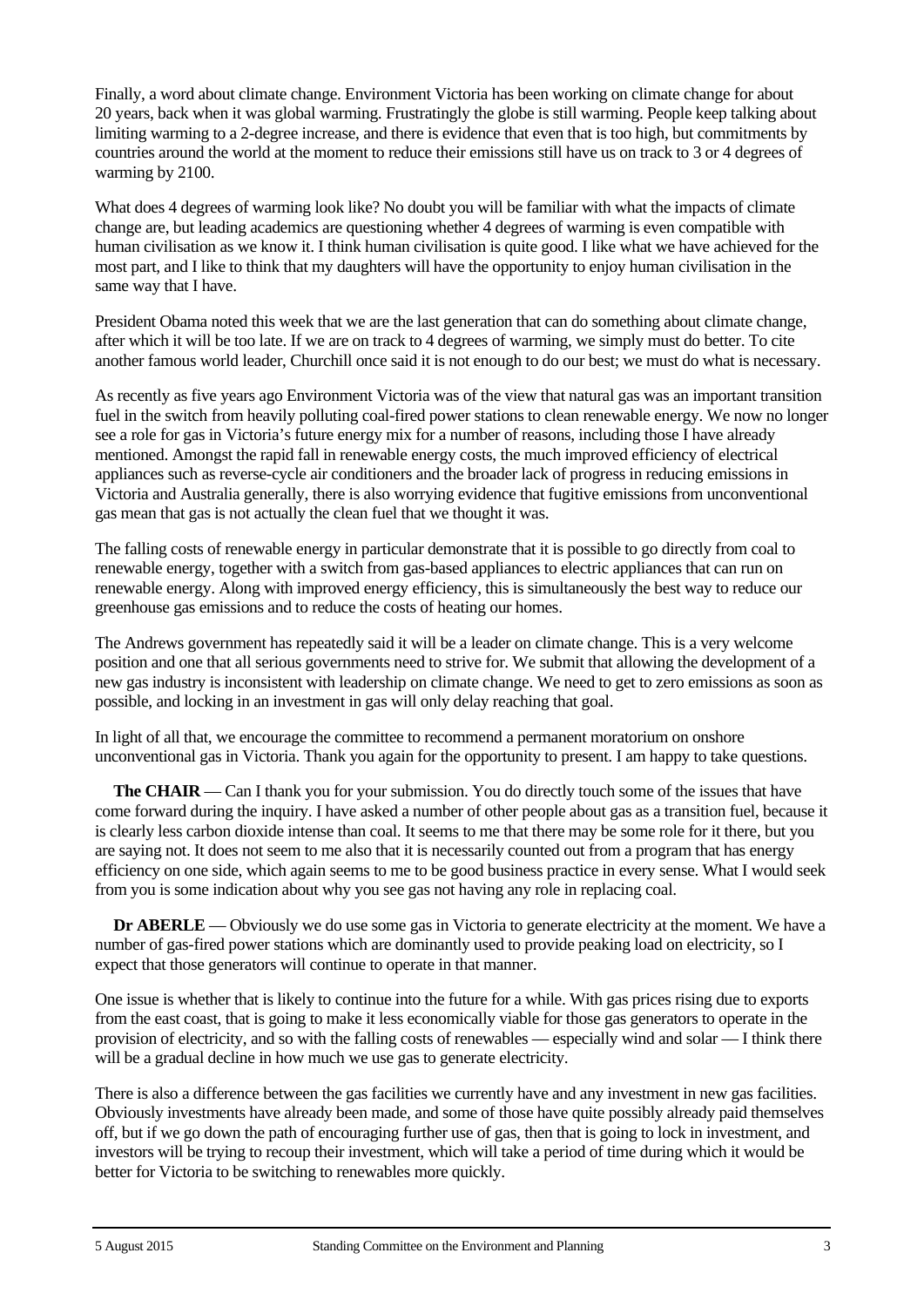**The CHAIR** — Let me just try and understand this a bit further. Victoria has a very big network of gas pipelines and is unique in this country and through a lot of the world. If we were to bring in new gas at a low price — and it seems to me more supply would lead to a lower price, notwithstanding; some evidence has been put to us, but there has been other evidence that suggests that more supply would lead to a lower price — why would that not lead to some switching from coal-fired electricity?

**Dr ABERLE** — From coal to gas?

#### **The CHAIR** — Yes.

**Dr ABERLE** — The Victorian coal generators are quite low cost. Their short-run marginal costs are extremely low. Yes, you are right to say that increasing supply ought to reduce the price, but I think we need to recognise that now that we are exporting gas through the east coast we are now exposed to international markets, and the volume of supply that could conceivably be generated in Victoria and other parts of Australia is not going to be sufficient to significantly impact on those international prices.

**The CHAIR** — What about if it were quarantined and regulated for the domestic market?

**Ms MARTINELLI** — I think we are — —

**The CHAIR** — I am just trying to understand this — —

**Ms MARTINELLI** — I think this whole question of that impact on price, given that prices have increased so significantly and are having an impact that they were not having not that long ago, part of the reason why Victoria is such a big gas user is that gas has traditionally been a very low-cost fuel.

#### **The CHAIR** — Cheap.

**Ms MARTINELLI** — There is no doubt that the development of an export industry that has led to domestic prices now being basically set by a world price is the thing that has been driving recent very rapid domestic gas prices, not a shortage of supply. I think the issue here is the extent to which additional gas is likely to affect that, and the evidence that we have presented in our submission is that, with Australia being a relatively small player on the global market, additional supply is not necessarily going to affect the global price.

If your primary purpose was to do something about rising domestic prices, and you decided that gas reservation was an appropriate way to do that, we would argue that doing something about consumption also affects cost. The real issue is costs: if you are using less, the price is less relevant. I guess we would argue that even if you decided that a gas reservation policy was the way to go, you could do that with existing conventional gas resources. The question in front of this committee is whether or not it makes sense to develop new, additional and risky unconventional gas resources. Our position would be that is not going to make any difference to those concerns around price.

**The CHAIR** — I understand your point, but I also — —

**Ms MARTINELLI** — We have massive resources of conventional gas already. If your concerns are around the fact that those prices for conventional gas are now being set by the world market, you could adopt a gas reservation policy if you decided that was the way to go.

**The CHAIR** — If you allowed new supply on certain conditions of reservation, which would not apply retrospectively to those sources that are currently in existence, you could potentially keep the price lower and pair that with an energy efficiency policy that might see lower cost but increased supply as well.

**Ms MARTINELLI** — I guess the point we are trying to make is that there are probably still a lot simpler and less risky ways of addressing those primary concerns than developing a whole lot of unconventional gas resources in order to achieve an outcome that you could achieve in other ways.

**Ms SHING** — Thank you very much for that outline of the submission itself. I am interested in your views on the extent to which sensitive areas have been declared in New South Wales that were the subject, as you would be aware, of a buyback from the government following an assessment of what the topography was and how many exploration and drill sites might affect those particular sites. What I would specifically like to ask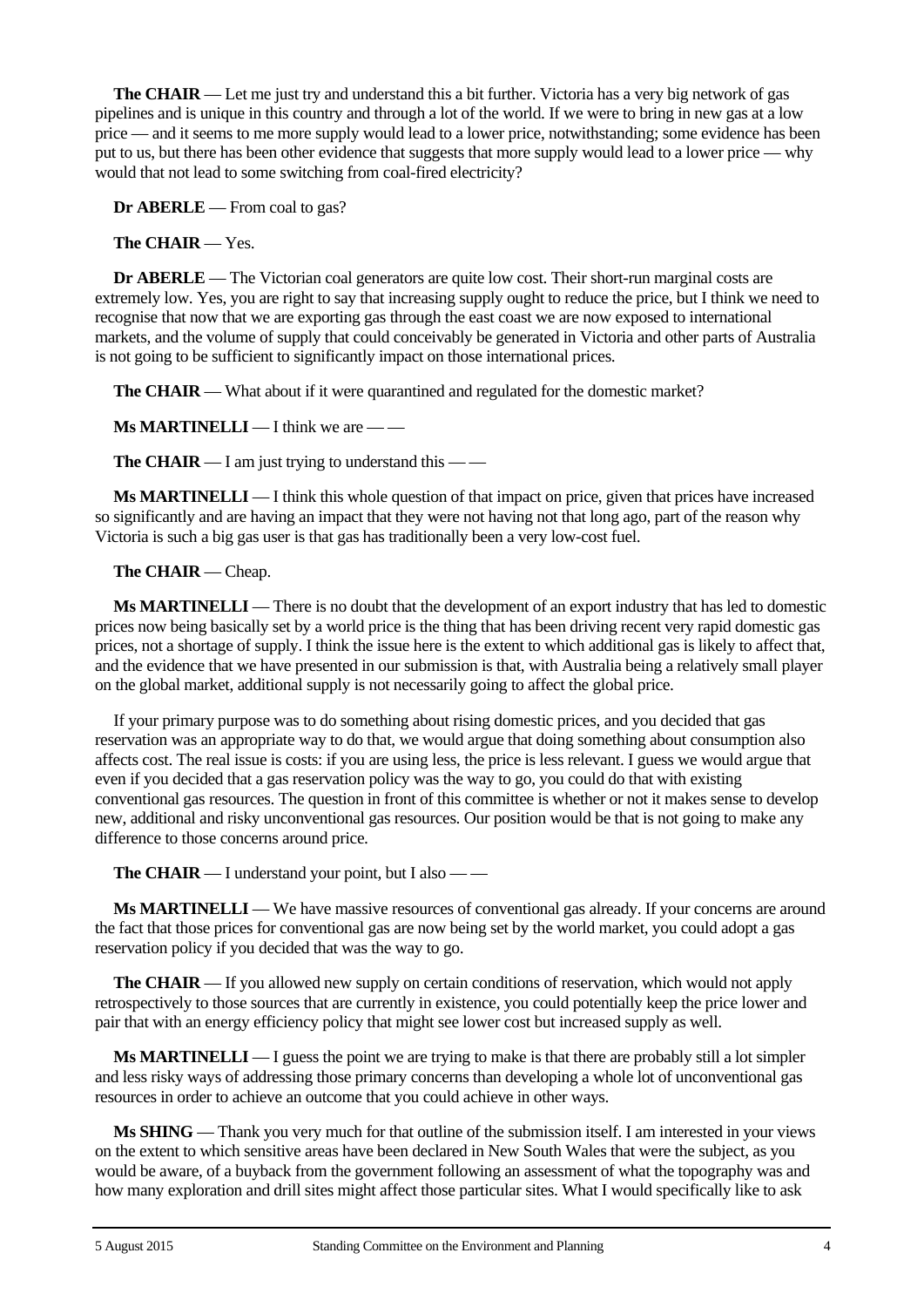you about is how, if at all, sensitive area sites might be identified in Victoria if an industry were to go ahead, and in your observation, what factors might contribute to an assessment of what a sensitive area was?

**Ms MARTINELLI** — I think we would have to start by saying that is not an area of my particular expertise, and we are happy to come back to the committee with further information, if that would be helpful. I think as a general principle we would say that the arguments we have put forward address the basic question of whether or not there is a valid, legitimate argument for developing this industry in the first place. The question of how you would manage those risks was, I think, addressed by Nick in the opening statement, in that all of those questions around how you try to impose a regulatory framework around an industry where those risks are potentially unmanageable is the primary point that we were wanting to make in our submission.

So for all of those secondary questions around how you define what area is sensitive, are you really looking just at the surface topography in terms of land and vegetation resources, or are you looking at underlying groundwater systems? Underlying groundwater systems can be extremely extensive. As far as I am aware and as I said, we will take this on notice — those New South Wales sensitive areas are not necessarily looking at entire groundwater systems, which might be quite extensive.

**Ms SHING** — That is my reason, I suppose, for asking. We have terms of reference which go into very broad terrain around the way in which questions about the viability of the industry across a range of considerations ought to play out. As a committee it is incumbent upon us to test the assumptions of various stakeholders and representatives from across the entire spectrum of views on this particular issue.

Nick, in your opening submission you referred to the risks and to management of risk being an inherent part of that. You talk about contamination of groundwater, and you talk about damaging primary resources in a potentially irrevocable way. I suppose what I am giving you now — and you have indicated you will take part of this on notice — is an opportunity to talk about the extent to which potential translates to actual as far as damage that goes to the heart of what you are seeking to avoid for, as you outlined, your daughters in terms of the environment that you want them to have.

**Dr ABERLE** — Again I think it comes back to that risk being a product of consequence versus probability. Yes, you can implement measures through licence conditions or other measures that will create incentives for companies or operators to reduce the likelihood of an event. As I was saying in my opening statement, for example, the consequence of a spill or a leak is such that the risk is still very high.

**Ms SHING** — Sorry; I am just going to again tease this out because this is an important point. The risks being very high for an area which does not contain prime agricultural land or water resources that are relied upon by a state to the extent that, say, Gippsland does is a very different proposition to the land used in Western Australia, for example, or parts of Queensland in relation to the operations there. Again it is about understanding what you mean by risk and what you mean by probability and reducing or removing the risk of damage, because damage means different things to different environments.

**Ms MARTINELLI** — We reiterate that we are using risk in the sense that it is used in a risk assessment framework, which is that it is a function of both probability and consequence. Even if you have lowered the probability of an adverse outcome to very low levels, if the actual hazard around that low probability of something bad happening is very high, your risk is still high. I would still say — and we will come back to you with further detail if necessary — that regardless of what might be on the surface in terms of land or vegetation resources in Western Australia or Queensland, if the groundwater systems that underlie those areas are connected, as they generally are, to much more extensive and interrelated other systems, you might still have quite a high hazard if something goes wrong.

**Dr ABERLE** — I would also just add that there are those very specific localised impacts on the land or immediate water area, but that does not address or deal with the greenhouse gas emissions component of our concerns. It does not matter where the greenhouse gases come from; they all end up in the atmosphere.

**Ms SHING** — I understand the general point you have made. I would encourage you to take that question on notice to the extent that it applies to Victoria and in relation to localised risk as far as groundwater and primary assets are concerned. Thank you.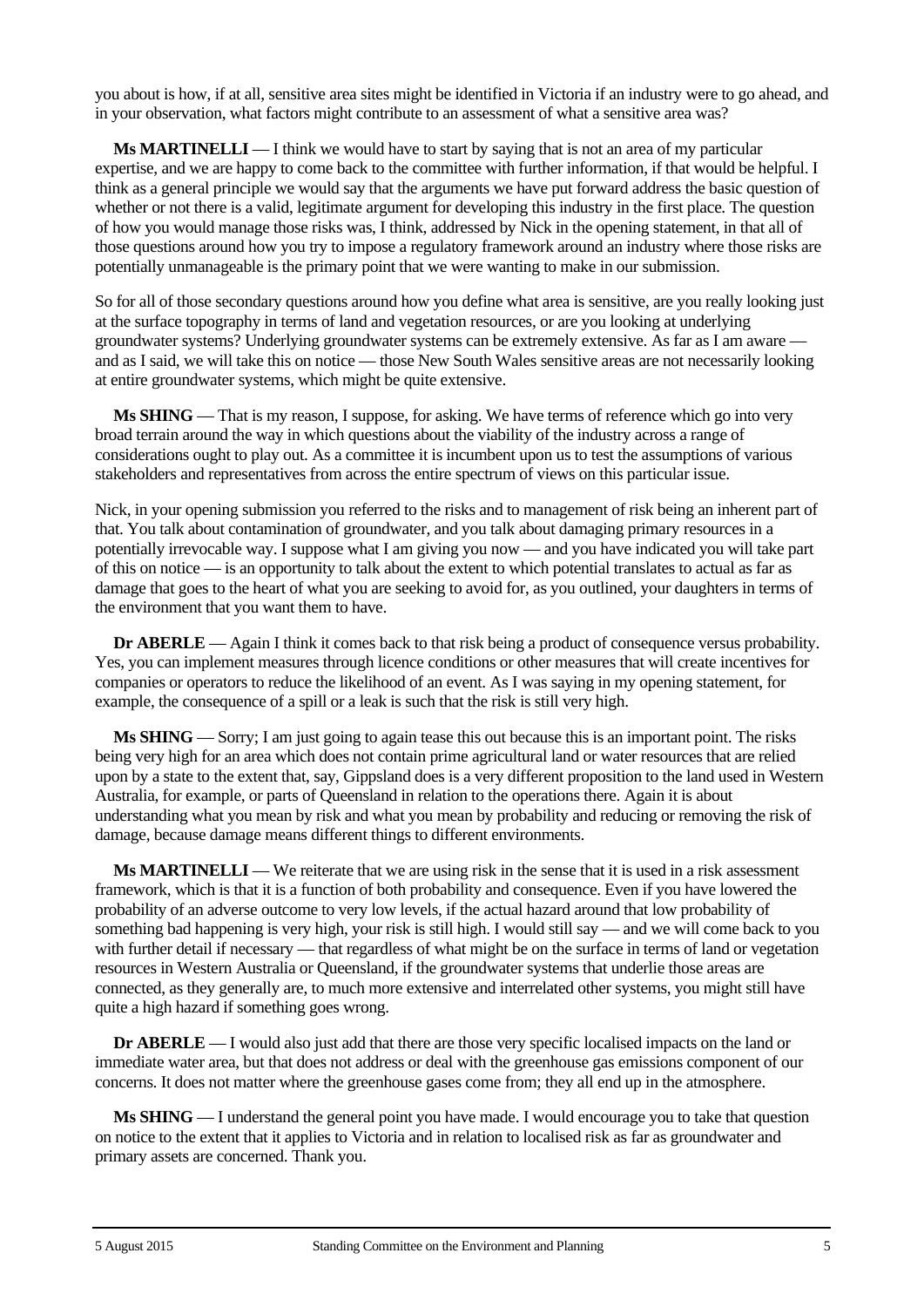**Mr DALLA-RIVA** — I thank you for your presentation. One of the issues on which I wanted to get a bit more of an explanation about from Anne is that of the One Million Homes campaign. You mentioned upgrading Victorian housing energy efficiency measures. Have you done any analysis of the cost of doing that and the benefits apropos the costs, given, as we are hearing, there is potentially a reduction in gas costs? Have you done any analysis of what the savings would be in running your program and the cost of imposing that compared to if we had an increase in unconventional gas? I am trying to get an idea of what the cost and benefits that your program is anticipated to deliver.

**Ms MARTINELLI** — Yes, sure. Many of the committee members are probably aware of a Sustainability Victoria report that came out last year. It is probably the most recent comprehensive look at what the various costs of different retrofit options might be. That is where that 40 per cent saving in an energy bill figure that is in our submission came from. That came out of a whole range of examinations of different housing stock. Inasmuch as it is possible to apply a rule of thumb, I was talking to someone from the energy efficiency industry on Monday who was reiterating that as a general rule of thumb for most houses it costs about \$1500 for each improvement in the star rating. So Victoria's pre-2005 housing stock currently — —

**Mr DALLA-RIVA** — Sorry; I missed that.

**Ms MARTINELLI** — It is \$1500 per star rating. Say your house is currently two stars, which is what the average rating in Victoria is, it would cost you about \$1500 to get it up to three stars. It would cost something slightly less than \$5000 to get it to near five stars. Given that the average Victorian energy bill is something like \$2800 a year, according to that SV report, if you cut your energy bill by 40 per cent, that would be about \$1000 per year. The payback times on a reasonable sweet spot-type retrofit should be between about five and seven years. That is fine, if you have the money upfront.

A real focus for the One Million Homes campaign is around how to address the barriers that a lot of home owners and landlords face in terms of spending that sort of money and looking at ways the government can help facilitate and broker finance in cooperation with retailers and other sources of finance to help people with those up-front costs so that they can then use those energy bill savings to pay back the cost of that investment.

In terms of the relationship with gas, as we mentioned earlier, Victoria is unique in terms of being a high residential gas user. A big chunk of that gas use occurs in winter for heating. Up until recently that has been fairly unproblematic for a lot of households. Gas has been relatively cheap. That is how we have ended up in this situation.

We are now seeing, because gas prices have risen so much, that fuel switching is much more of an option now than it was even a few years ago, and that particularly with the significant technological improvements in reverse-cycle air conditioners and the reduction in price in renewable energy — rooftop solar in particular — it is now much more affordable to be looking at integrated renewable energy and retrofit programs whereby people might turn off their gas-ducted heating and turn on their air conditioner as a heater instead, and that actually does not cost you anything. If you have already got the air conditioner, you can actually save a lot of money immediately just by using electricity instead of gas for heating.

It still goes back to our original argument, which is that Victoria already has significant conventional gas resources, we have significant opportunities for addressing household costs in the face of rising prices by doing something about energy waste and that there are a lot of cost-effective things that we could be doing that would also stimulate an industry that is supporting significant numbers of jobs and could support more, all before you even start looking at exploiting additional gas resources.

**Mr LEANE** — The evidence we have had has been very polarising, as you understand. This committee needs to produce an evidence-based report; we cannot just say what we think and put in there what we would like to see. I appreciate your global argument, but to narrow it down to the concerns around unconventional gas exploration and tapping, what would you see as the best studies and the best work that you could point as to, that you have sourced, in that concern?

**Dr ABERLE** — Sorry, on which concern?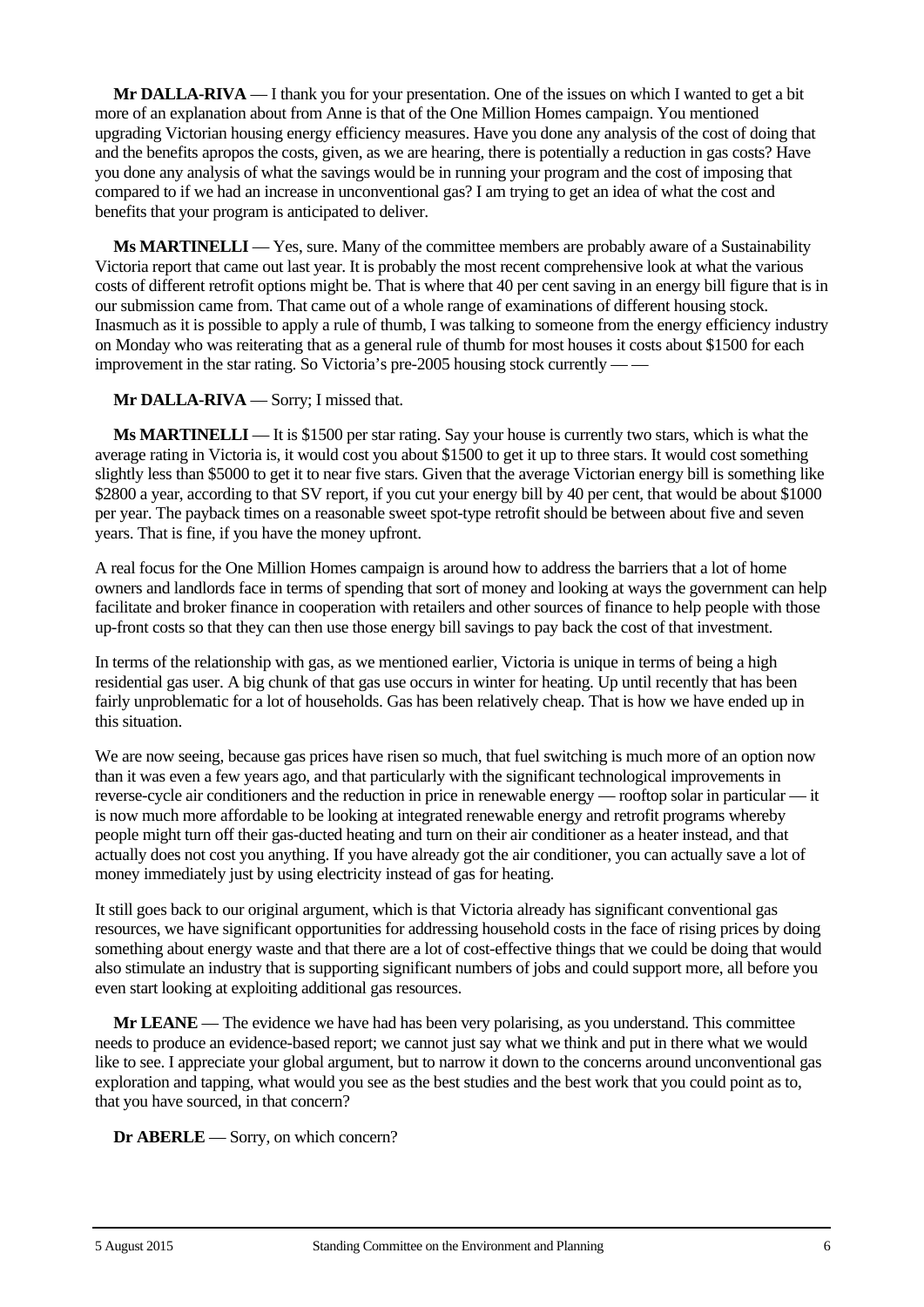**Mr LEANE** — On the unconventional gas, on the tapping of unconventional gas. We appreciate that a lot of work has been done and this inquiry is not a unique situation in recent years, so to assist us in your argument, where would you be pointing us to?

**Ms MARTINELLI** — We have got a pile here of the documents we have referenced in our submission. There are obviously a number — almost unlimited — scientific studies that have been done around the technical questions of likely risks and an enormous amount of technical work that has been done around how you might manage those risks and hazards. I guess the point we are wanting to make as an environmental organisation is the technical solution to any problem is only as good as the regulatory context that it sits within. And that it may be technically feasible to do almost anything, but the question is: what is going to be the cost of that?

We cited something in our submission around a recommendation, I think it was from the New South Wales chief scientist, who said that this industry can be put in place safely but it will require a 'clear, revised, legislative framework which is supported by an effective and transparent reporting and compliance regime'. That sounds great, but in our view that is obviously going to have to be something that is managed and paid for by Victorian taxpayers. I do not think we want to leave a regulatory system as important as this to industry self-regulation.

So the question for a committee of Parliament is: what is the cost of that? What is the cost of that to deliver a regulatory and compliance framework that is going to give the people of Victoria an adequate sense of safety around this? Our perspective is that it would be hugely costly and that there are probably other ways we could spend that money. And so I think the challenge in all of this is to translate the technical scientific studies into a policy framework and make those judgements about what is the actual real political, economic and social costs of what would be required to deliver the safety that you are after.

**Dr ABERLE** — And I think an additional point to that is not only to consider the costs that might be required to try to ensure the safety but what are the costs you are going to face if it all goes horribly wrong.

**Ms MARTINELLI** — And who is going to wear the costs.

**Dr ABERLE** — That is right. I think if there is no good answer to the question of how do we clean it up if it goes wrong, then it is not necessarily the path you should be heading down for the reasons we have already mentioned. You can regulate as best as you can, but things still do tend to go wrong. You see that all of the time. If you do not have a good answer for how do we clean up the mess if the mess is made, then you have got to really put big question mark over whether you should proceed I suppose.

**Mr YOUNG** — I just want to get a better understanding from you, and if you could differentiate your position on unconventional gas to conventional gas, because it is a little bit confusing to me, and I could have your opinion on both of them individually or if you have got the same opinion across the board for both.

**Dr ABERLE** — Sure. As Anne has said, we do have an existing conventional gas industry. We have been getting gas from Bass Strait, which is where all our gas today comes from. That is gas we use in our gas cooktops, that is the gas that we use for gas-fired power stations to make electricity. As I said in our introduction, we believe you need to get to net zero emissions as soon as possible. Obviously we do currently use natural gas for a variety of things — electricity and cooking and heating. Ultimately we need to move away from that. If we are going to move away from the use of gas, then allowing companies to invest a whole lot of money in setting up new infrastructure is probably not a wise investment to be making.

**Ms BATH** — On one of your pages you talk about a recent study by BIS Shrapnel, and you talk about the gas prices doubling or tripling into the future. Who are they, and what is the basis of their evidence for that?

**Ms MARTINELLI** — Actually I think the doubling or tripling statement came from one of the — —

The BIS Shrapnel report was primarily focused on looking at the impact of rising gas prices on the manufacturing sector, and it was commissioned by the Australian Workers Union. I think it is cited here in that context. Let me just find where we talked about — —

**Ms BATH** — Dot point 4, just near dot point 5.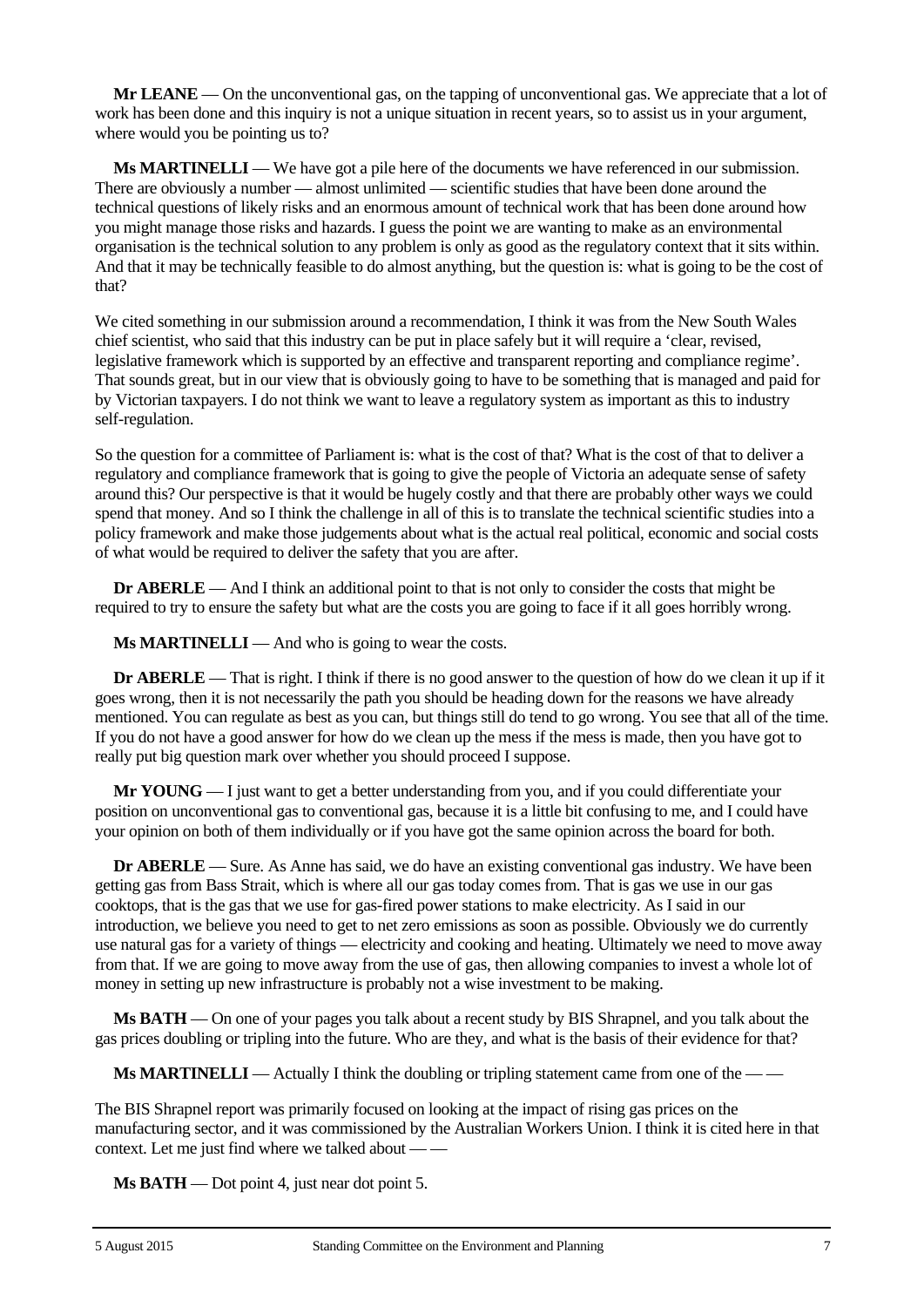**Ms MARTINELLI** — Yes. Sorry, the question was where does the report come from? That is it there.

**Ms BATH** — Yes. What is the basis of their, I guess, study and projections or observations with their doubling and tripling?

**Ms MARTINELLI** — Can I just take a sec?

**Ms BATH** — Sure.

**The CHAIR** — It is at the bottom end of 4, is it, the BIS Shrapnel losses?

**Ms MARTINELLI** — Yes, but it is the other one. It is another report. Can we go to another question while I just find that? I am sorry, I am just — —

**The CHAIR** — Yes, we will come back to that.

**Ms DUNN** — Do you want to answer the one before you, or you have not had enough time?

**Ms MARTINELLI** — No, I am just — —

**Ms DUNN** — Do you want me to ask mine?

**Ms MARTINELLI** — It is one of the — if we can just go to another one. I just want to find — —

**Ms DUNN** — Fine, no problem. You keep looking away there, and I will go to my question.

**Ms MARTINELLI** — Okay; sorry, the Melbourne Energy Institute, this report, *The Dash from Gas — Could Demand in New South Wales Fall to Half?* is where we have referenced the likelihood that — and I will just read:

Wholesale gas prices in eastern Australia are forecast to increase at an unprecedented pace — doubling and even tripling — as a result of imminent coal seam gas exports to Asia from Gladstone, Queensland.

That is where I think I have referenced the doubling or tripling. The BIS Shrapnel report was primarily citing the predictions of job losses from the manufacturing sector as a result of those prices. But this report was not looking into the factors driving those prices; it was looking at the impact of those rising prices on jobs.

**The CHAIR** — It might be worthwhile that other study being made available, if that is possible.

**Ms SHING** — That is a public document, the BIS Shrapnel — —

**The CHAIR** — Is it? Okay.

**Ms MARTINELLI** — Yes, sorry. We realised that today. We mention the BIS Shrapnel report but the footnote dropped off, so it is not referenced.

**The CHAIR** — Okay.

**Ms MARTINELLI** — I apologise for that, but I have the report here.

**Ms SHING** — When you provide any answers to questions on notice if you could refer to that report and the full citation, that would be great.

**Ms MARTINELLI** — Sure.

**Ms DUNN** — I notice in your submission, in your conclusions, that one of your dot points is around the threat to existing jobs in areas dependent on agriculture and tourism. I am wondering if you can elaborate on that and perhaps what might inform that view and whether you are aware of any modelling that might have taken place to underpin any economic data or otherwise of that threat to those areas dependent on agriculture and tourism?

**Ms MARTINELLI** — I think really that dot point in that conclusion is really trying to sum up the general gist of what has gone before. While we will take on notice a request to see if there has been modelling done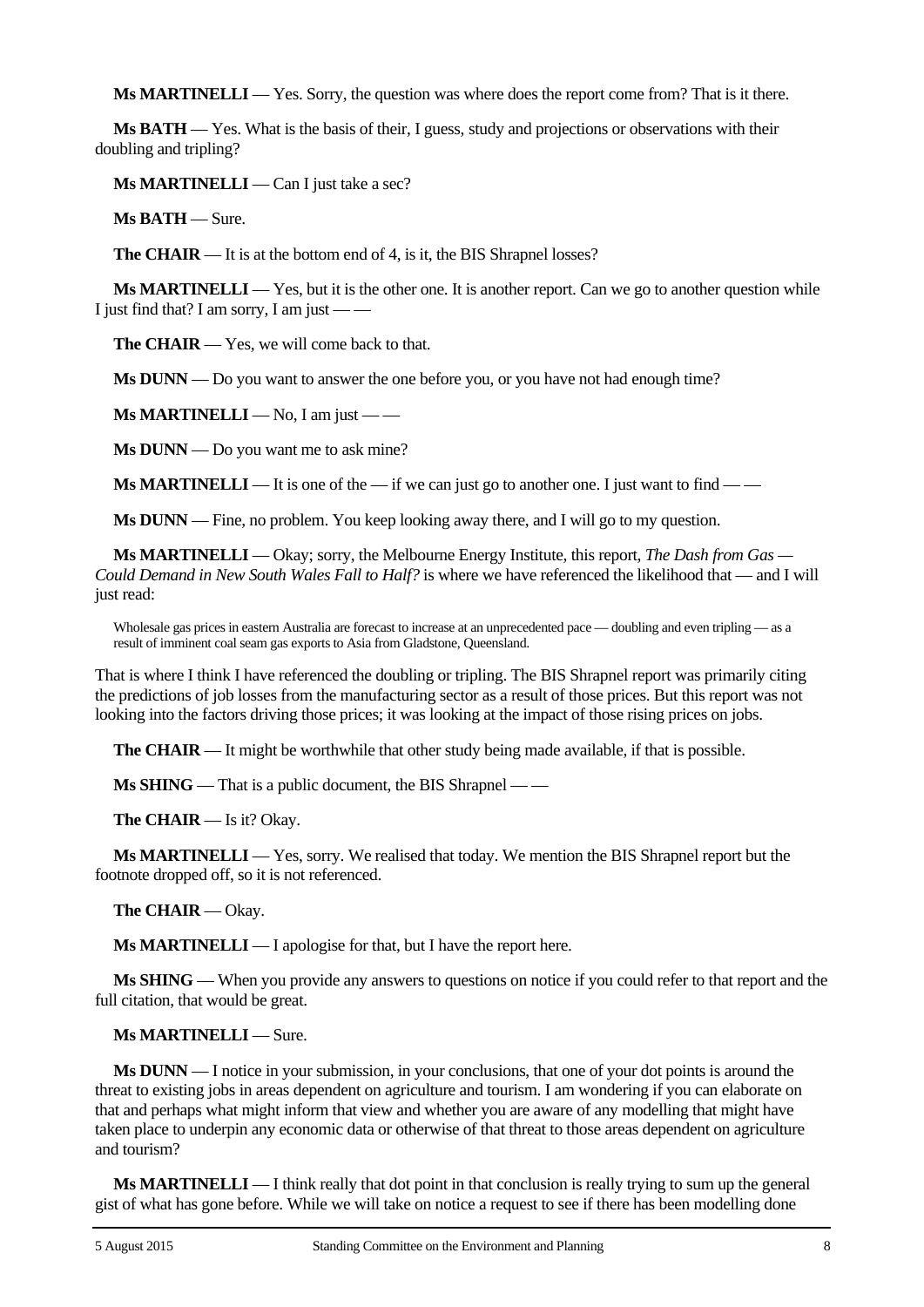specifically around agriculture, I think the general point we were making is that one of Victoria's leading industries currently is agriculture, in terms of Victoria's exports and income. I think there is no dispute that if there are risks posed by the unconventional gas industry, it is primarily to land and water resources, and tourism and agriculture are the primary industries that rely on those natural resources and they are significant industries in Victoria. So I guess we were not necessarily trying to make a new point there; we were trying to just summarise the broader impact and I guess reiterate the key argument throughout the submission, which is that the question in front of us really is not whether there are benefits or not, it is whether those benefits are outweighed by the risks to other industries.

**Dr ABERLE** — And also a recognition that there is significant geographic overlap between where a lot of Victoria's agriculture comes from and where potential gas extraction activity could take place and in many ways incompatibility between those two things, especially if there are leaks or spills that damage the watertable, that damage other water or land resources. I am not trying to cite any specific modelling, but as Anne said, making the general point that there is a bit of a risk there. I mean, I think in Victoria we are still sort of aiming to — I do not know if this is still current government policy, but I think double food and fibre exports.

#### **Ms SHING** — Yes.

**Dr ABERLE** — Yes, thank you. I think there need to be questions about whether that can coexist with a whole bunch of gas exploration in areas that are currently attempting to expand their agricultural output.

**Mr RAMSAY** — I guess my question is more focused on the costs associated with regional Victoria and the impact to agriculture and food production, given it is my area of interest and concern. The argument you are posing, one, was an ideological one in that you talked about climate change and almost straightaway global warming and that in fact there was not a strong demand for gas and gas prices have increased because of the domestic market merging into the international market and we are tied to the eastern seaboard market. I understand all of that. We have just had probably one of the coldest winters in Victoria, which has increased the price of electricity and gas and other heat industries.

There was that argument about is there a need for gas. You are demonstrating to us you do not believe there is in relation to an energy source. We have other opportunities. We have plenty of brown coal, except that argument seems to be somewhat self-defeating in that people are turning off gas because it is expensive instead of going back to electricity, and those in regional Victoria, for heat, do not have a lot of choice. They either have gas or electricity or firewood, primarily, for warmth. Obviously firewood is now becoming quite a low-cost heat.

I guess my point is from the outset you have believed that there is no argument that you could provide that would convince you to have an unconventional gas onshore system in Victoria at the very least. Your arguments are about ideological but not so much about environmental. My question is: is there any case in any regulatory framework where you would support onshore unconventional gas exploration?

#### **Dr ABERLE** — A couple of points.

**Mr RAMSAY** — Can I just add to that? If not, why are you talking about a moratorium? Why won't you just talk about banning, if you are so convinced that there is no case for coal seam gas?

**Dr ABERLE** — Sure. I believe there is no compelling case for an onshore unconventional gas industry. I dispute that climate change is an ideological issue; I think it is pretty well founded in all modern science. Climate change is a very real threat that we face, and I think suggesting that Victoria should head down a path that does not take us deeper into the impacts of climate change — sorry, I think I have got my negatives all mixed up there — basically, we should not be doing things that are going to make climate change worse.

I believe, and there is a fair bit of evidence, that burning gas emits greenhouse gases. Should we be encouraging more of that? No, I do not believe we should. That is not an ideological position; that is a 'there is a lot at stake' position, and I think we should be doing what we can to reduce Victoria's contribution to climate change, which is already well above the average for the developed world. We emit far more per capita than most other developed countries.